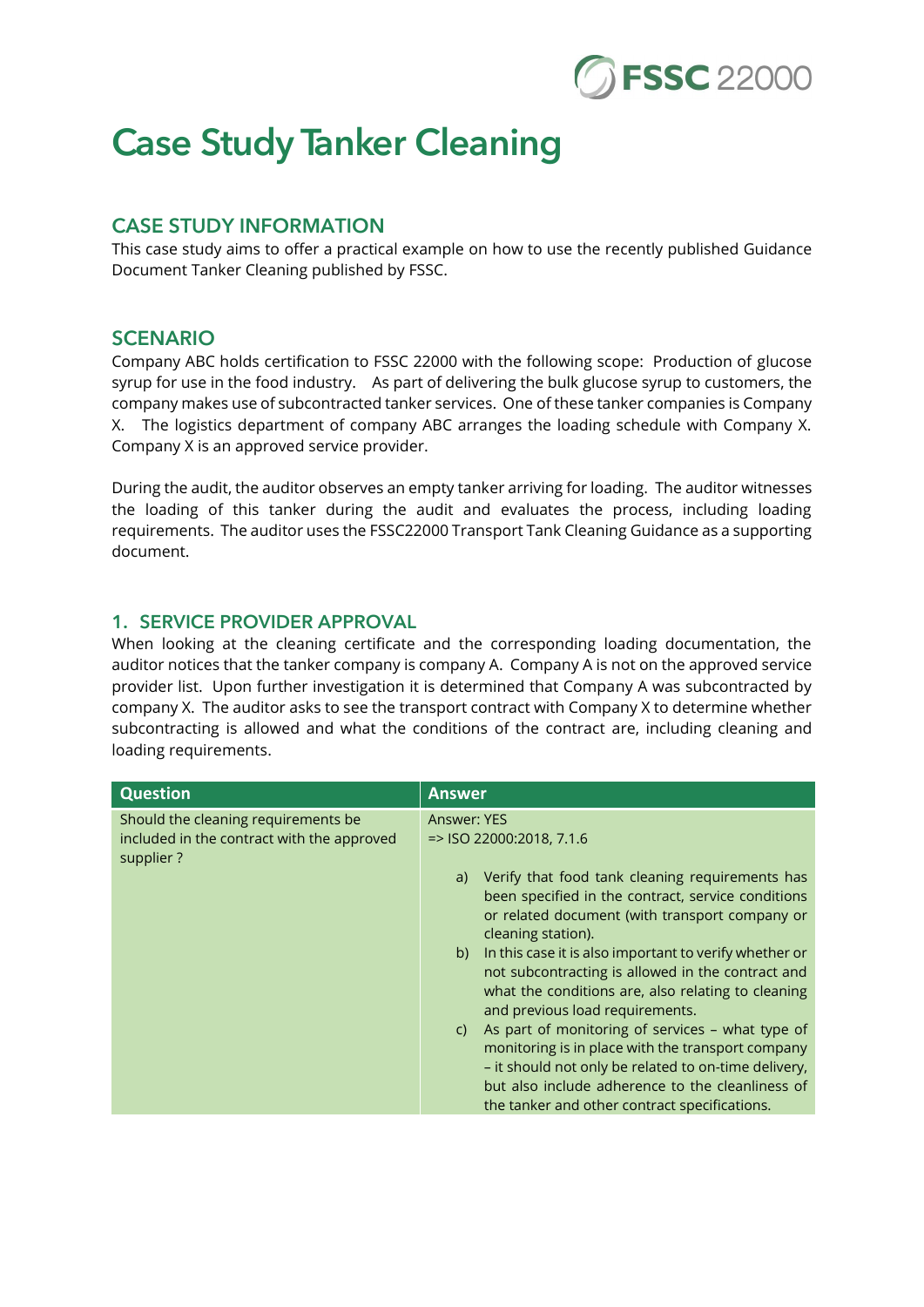

#### 2. TRAINING OF THE EMPLOYEES

When the tanker arrives on-site, the cleaning certificate for the tanker is verified by the security officer at the gate. The gate-officer remains at post in his cabin. He does not go outside for visual inspection of the tanker.

After acceptance, the tanker drives towards the loading station. The tanker is loaded from the top man-lids. The load master does a visual check if the tanker is clean and free of excessive odor. After this check the tanker is loaded by the load master.

The auditor wants to validate the level of training of the relevant employees.

| <b>Question</b>                                                                              | <b>Answer</b>                                                                                                                                                                                                                                                                                                                                                                                                                                                                                                                                                                                      |
|----------------------------------------------------------------------------------------------|----------------------------------------------------------------------------------------------------------------------------------------------------------------------------------------------------------------------------------------------------------------------------------------------------------------------------------------------------------------------------------------------------------------------------------------------------------------------------------------------------------------------------------------------------------------------------------------------------|
| Should there be knowledge within the<br>organization with regards to tank cleaning?          | Answer: YES<br>=> ISO 22000:2018, 7.1.2:<br>Ensure competence with regard to food tanker<br>a)<br>cleaning within the organization; e.g. in the HACCP<br>team.                                                                                                                                                                                                                                                                                                                                                                                                                                     |
| The load master does a visual check from<br>the manlids prior to loading. Is this sufficient | Answer:<br>=> Guidance Document chapter 2:<br>Visual inspection from a distance (inspection from<br>a)<br>the man-lids) is likely to be inadequate for the food<br>industry.<br>b) What additional measures are in place to verify<br>cleanliness of the tanker e.g. rinse tests? Is this<br>defined in the receiving/loading procedures and in<br>line with the cleaning program validation and<br>associate risk to food safety?                                                                                                                                                                 |
| What to audit regarding the knowledge of<br>the employees?                                   | Answer:<br>=> ISO 22000:2018, 7.1.2;<br>Ensure employees are trained, for example<br>a)<br>loading personnel on the risks related to food<br>tanker cleaning, including measure to be taken<br>(PRPs, OPRPs or CCPs). Interview the loading<br>personnel on procedure and what is required<br>around tanker acceptance.<br>b) The HACCP team shall have knowledge relating to<br>the hazards of transport tankers to be able to<br>address it properly in the hazard analysis.<br>=> ISO 22000:2019, 9.2: the internal auditor shall be<br>suitably trained on aspects of tank transport cleaning. |

## 3. Cleaning and validation

The auditor wants to validate the effectiveness of this particular cleaning. The company provides the cleaning certificate issued by the cleaning station.

The auditor asks on what basis the cleaning certificate is deemed sufficient, if the cleaning programs were validated and an agreed cleaning program defined. Specific attention is given to the auxiliaries such as hoses, pumps and airlines on the tanker.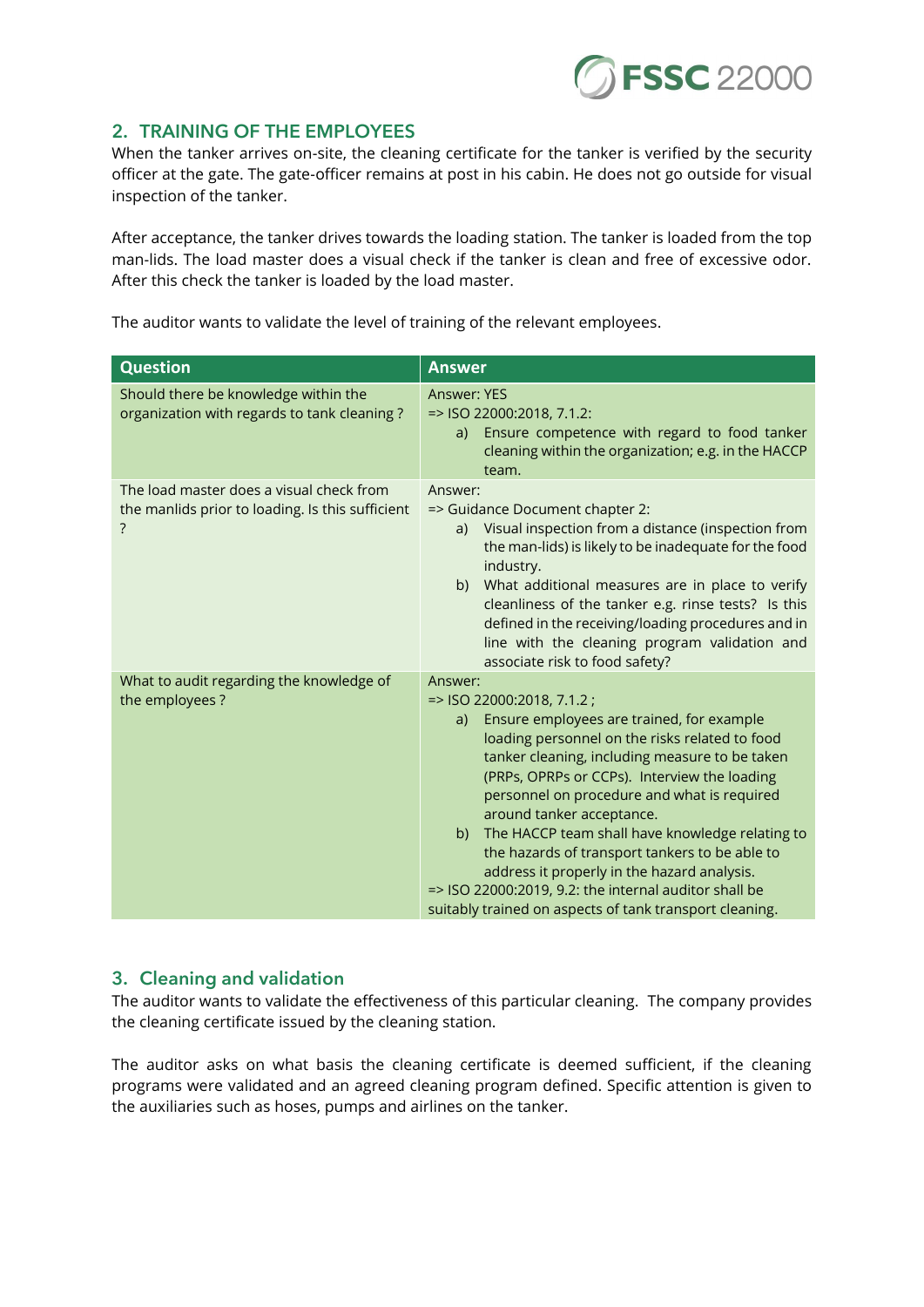

| <b>Question</b>                                                                                                                                                            | <b>Answer</b>                                                                                                                                                                                                                                                                                                                                                                                                                                                                                                                                                                                                                                                                                                                                                                                                                                                                                                                                                                                                             |
|----------------------------------------------------------------------------------------------------------------------------------------------------------------------------|---------------------------------------------------------------------------------------------------------------------------------------------------------------------------------------------------------------------------------------------------------------------------------------------------------------------------------------------------------------------------------------------------------------------------------------------------------------------------------------------------------------------------------------------------------------------------------------------------------------------------------------------------------------------------------------------------------------------------------------------------------------------------------------------------------------------------------------------------------------------------------------------------------------------------------------------------------------------------------------------------------------------------|
| How to determine if the externally provided<br>process or service was sufficient to mitigate<br>the potential food safety hazard?                                          | Answer:<br>=> ISO 22000:2018, 8.5.1<br>The operations mapping is key for the<br>a)<br>implementation of the hazard risk management<br>system. The mapping should at least identify the<br>following steps : determination of the cleaning<br>program - cleaning - cleaning verification -<br>release of the tank.<br>Hazards to be included : physical, chemical,<br>b)<br>microbiological and<br>allergens through a<br>methodological approach such as 5M. (Man -<br>Method - Machine - Material - Management)<br>=> ISO 22000:2018, 8.5.2<br>Take (improper) food tank cleaning into<br>a)<br>consideration when carrying out the hazard<br>analysis of all processes.<br>Define measures on how to ensure compliance<br>b)<br>with the set requirements (e. g. internal auditing,<br>necessary trainings, required documentation,<br>checks before loading, and actions in case of<br>detected non-compliance).<br>Verify that tank cleaning has been addressed in<br>C)<br>the hazard analysis, including actions of |
|                                                                                                                                                                            | mitigation and defining the different levels of<br>control points.<br>=> ISO 22000:2018, 8.5.3.:<br>a) Validation shall include confirmation that the<br>cleaning protocols established are suitable and<br>effective to ensure food safety hazards are<br>controlled.<br>Are there records of the validation of the<br>b)<br>effectiveness of the particular cleaning                                                                                                                                                                                                                                                                                                                                                                                                                                                                                                                                                                                                                                                    |
| Should the auditor check if the hoses were<br>registered as cleaned on the documents, and<br>check if they have end-caps on both sides<br>when stored into the hose tubes? | program?<br>Answer: YES<br>=> It shall be ensured that the particular hose and its<br>storage compartment was cleaned and that those hoses<br>are suitable for the transported product.                                                                                                                                                                                                                                                                                                                                                                                                                                                                                                                                                                                                                                                                                                                                                                                                                                   |
| The transport provides a cleaning certificate.<br>Is this sufficient proof of good cleaning by an<br>external specialist provider?                                         | Answer: PARTLY<br>=> ISO 22000:2018, 8.8:<br>a) A cleaning certificate alone is not sufficient. The<br>cleaning program of the tankers need to be<br>validated as part of the cleaning validation and<br>proven to be suitable for the product in<br>question.<br>The organization shall define the verification<br>b)<br>requirements.<br>Prior loads shall be registered and the food<br>$\mathsf{C}$<br>company needs to define what the acceptable<br>prior loads are. Full traceability to the transport<br>vehicle, prior loads and relevant cleaning<br>records shall be available.                                                                                                                                                                                                                                                                                                                                                                                                                                |